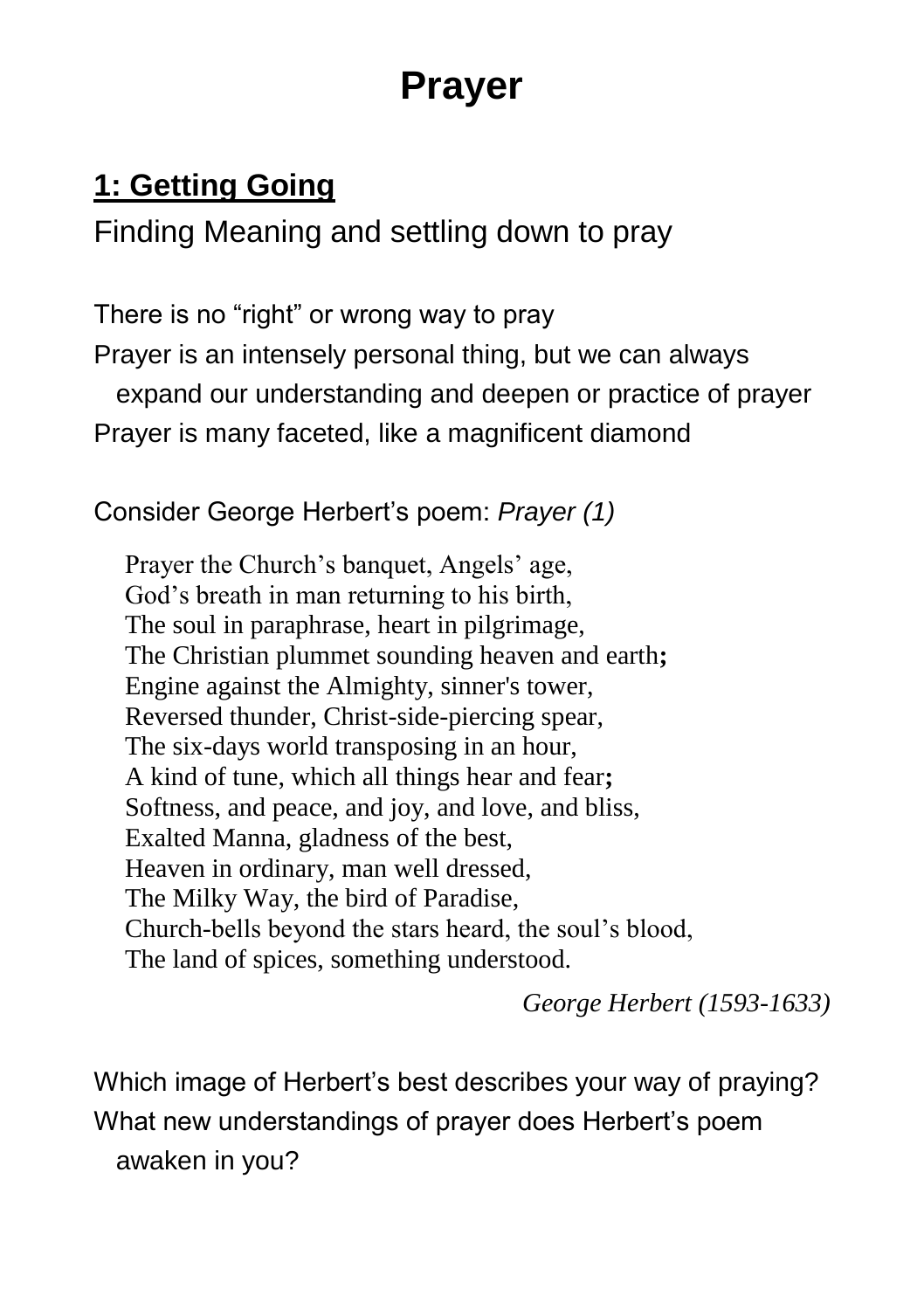#### **1. Make Time**

Find a regular time (morning, noon or night) that you can commit to God

#### **2. Find a Place**

Choose a location where you can be comfortable and quiet Place anything there that will help you focus, like a candle, or cross, an icon, a Bible

*If a fixed time and place is not possible for you,* identify a regular activity (like taking a shower, driving to work, eating lunch, weeding, ironing) during which you can think about God

#### **3. Be still**

Take a comfortable posture and consciously relax each part of your body in turn Breathe slowly and deeply, noticing each breath in and out

#### **4. Turn your attention to God**

Notice God's presence and gift of life Notice your feelings and thoughts as they well up Simply express anything you want to say to God

Use any of the meditation and prayer techniques discussed in the following sessions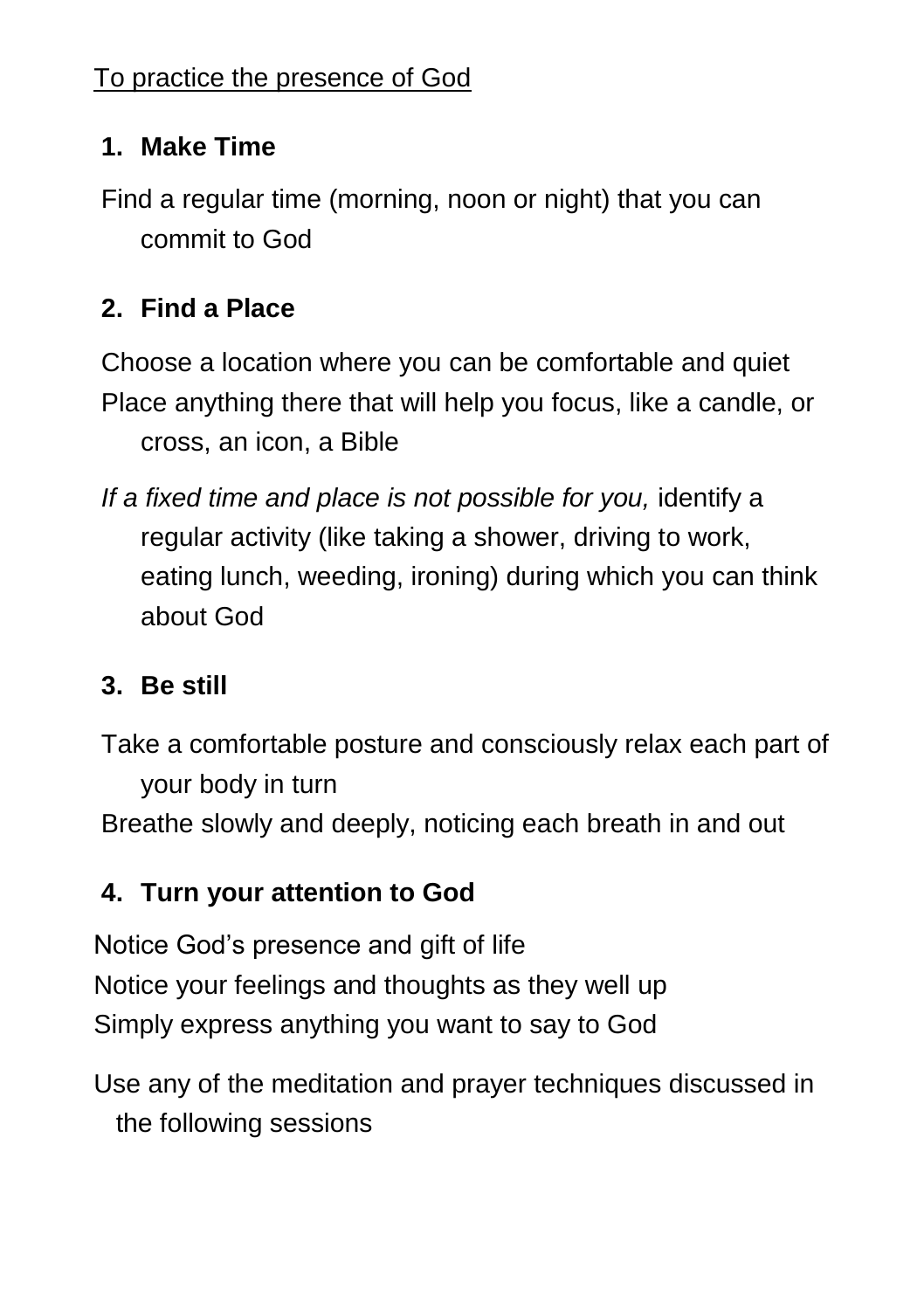Prayer is about connecting

- Connecting with God who is above, around and within
- Connecting with God's presence and love, his purpose and will, his power and grace
- Connecting with the Church, the saints in heaven and on earth, with whom we pray
- Connecting with the world in creation, in the news, in the community, and near at home
- Connecting with the self body, mind and spirit: conscious and hidden; thoughts and feelings; wishes and desires; joys and sorrows

The Preface to Morning Prayer for a Sunday in *Common Worship* describes the basic scope of prayer

We have come together in the name of Christ to offer our praise and thanksgiving, to hear and receive God's holy word, to pray for the needs of the world, and to seek the forgiveness of our sins, that by the power of the Holy Spirit we may give ourselves to the service of God.

Is your prayer more than personal pleas? Is your prayer Christ-centred? Is your prayer transformative? Is your prayer holistic?

| Involving | Praise    | Adoration           |
|-----------|-----------|---------------------|
|           | Penitence | Confession          |
|           | Listening | Thanksgiving        |
|           | Asking    | <b>Supplication</b> |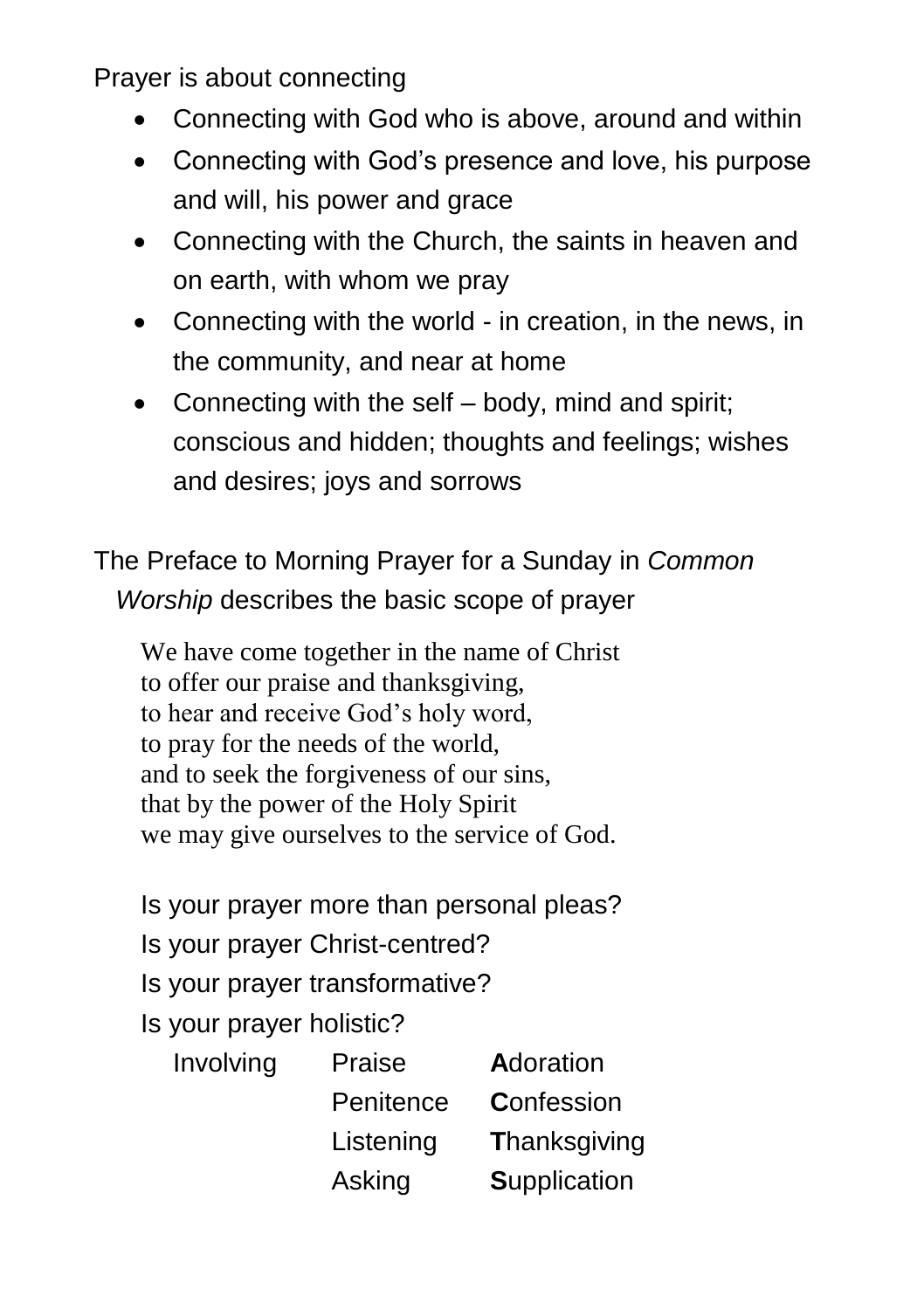God knows our needs before we ask, his Spirit fills the universe and "prays" within us Much anxiety, narrowness and lethargy in prayer is relieved by letting go and letting God work within us

By simply turning our face towards God and letting in his life, light and love

- Like sunbathing! *(Rowan Williams)*

"Prayer is not primarily saying words or thinking thoughts. It is, rather, a stance. It's a way of living in the Presence, living in awareness of the Presence, and... of enjoying the Presence."

*Richard Rohr*

### **2: Meditation**

Using words, concepts and stories from the Bible

Expressing our thoughts in words, spoken or silent, makes them tangible. Words are a primary means of communication. But we may not know what to say to God, or how to say it. Ultimately prayer goes deeper than words. It is about feeling and a basic orientation towards or reaching out for God. (Rom 8:26). It is also about being open to receive *from*  God.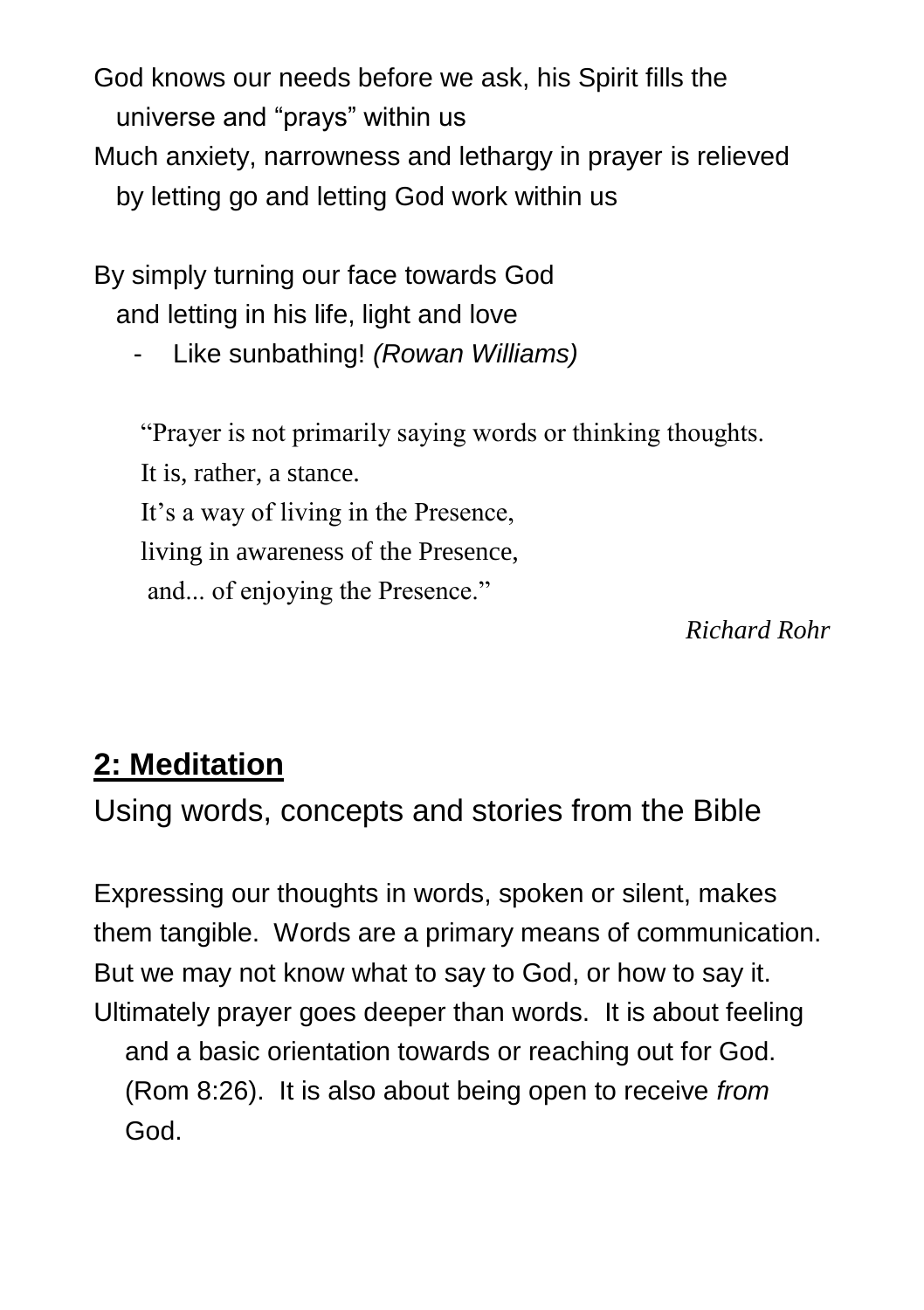At the same time, God "speaks" through the words of Scripture, revealing himself in the 'big picture' the Bible tells and addressing us personally as we reflect on specific words and passages.

In this way the Bible is a basic resource for prayer.

There are three general approaches to using the Bible as an aid to prayer.

- Centering
- Reflective meditation
- Imaginative meditation

Prior to each comes the need to practice stillness.

Give over a dedicated time to God. Find a comfortable place and posture. Consciously offer it up to God.

Now relax into the presence of God, possibly by concentrating on breathing, slowly in and out.

#### **Centering.**

The aim of the prayer is to evolve a strong awareness of the presence and goodness of God.

It may lead into, or be the context for, more structured or deeper meditation and prayer.

"Thoughts continue to jostle in your head like mosquitoes. To stop this jostling you must bind the mind with one thought, or the thought of One only. An aid to this is a short prayer, which helps the mind to become simple and unified." *Theophane the Recluse*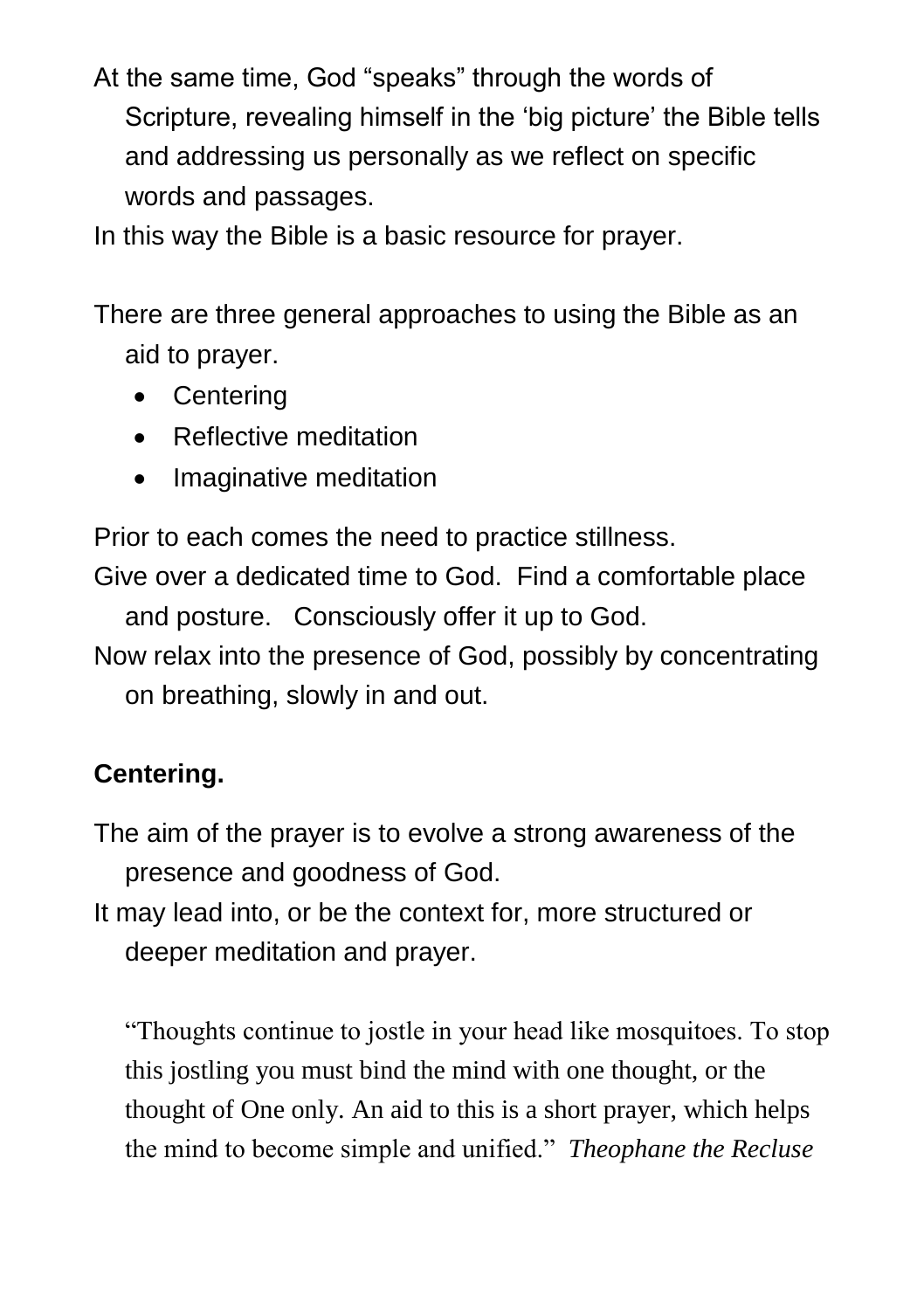Choose a word or short phrase that fits your image of God, eg.

'Abba, Father', 'my saviour', 'holy and most merciful', ...

- Keep focusing on the word, repeating it gently in the rhythm of your breathing.
- When other thoughts come into your mind, acknowledge them and return to your word.
- At the close of your time of prayer, thank God for being present and express anything else you feel or want to say.
- A particular expression of centering prayer is The Jesus Prayer from the Orthodox tradition.
- *Lord Jesus Christ, Son of God, have mercy on me, a sinner*
- The prayer is said slowly and repetitively, each phrase corresponding to an inward or outward breath.
- Repetitive actions, say using a rosary or prayer beads, can also be a means of centering.
- The aim is for the prayer (and hence awareness of God) to move into the subconscious mind and become underpinning and background to the rest of life –
- "a little like a tune that we suddenly realise we have been humming all day long." (Richard Foster)

#### **Reflective prayer**

Also known as *Lectio divina*

The aim of the prayer is not to seek to understand the text (as in Bible study), but to encounter the Living Word speaking, as it were, heart to heart.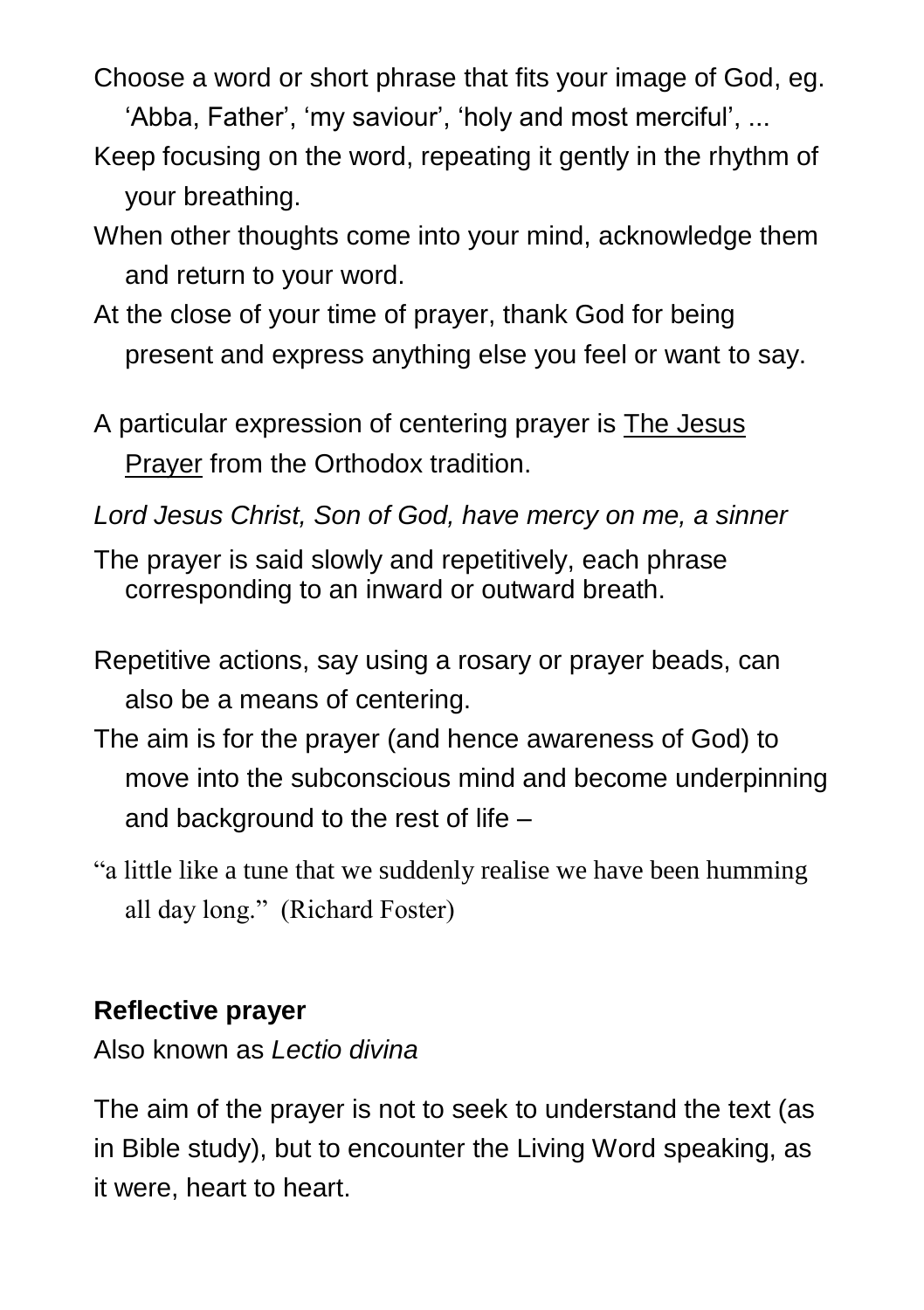"Just as you do not analyse the words of someone you love, but accept them as they are said to you, accept the Word of Scripture and ponder it in your heart, as Mary did. That is all." *Bonhoeffer*

- Choose a Bible passage and read it over slowly several times, until a word, phrase or idea gets your attention – something you feel drawn to, moved by, interested in, or disturbed by.
- Now stay with it, "chewing over" the meaning of the words, why you have been drawn to them, the associations and thoughts they evoke.
- Go where your thoughts and feelings lead you. Try to be aware of what God might be saying to you through them.
- Finish by responding to what has moved you: give thanks to God, ask for his help, express your concerns. Take note of anything you intend to do as a result.

#### **Imaginative meditation**

- The aim of this form of prayer is to "enter into" a story or parable the Bible relates, or the background setting to a passage.
- Choose a passage and read it over a few times to familiarise yourself with it.
- Remember that these God's words, and that they speak to you, here and now.
- Put the passage to one side and imagine that the events described or that form the background to the passage are happening right now: see the people, the place; feel the breeze, the sunshine; hear the sounds, take in the smells.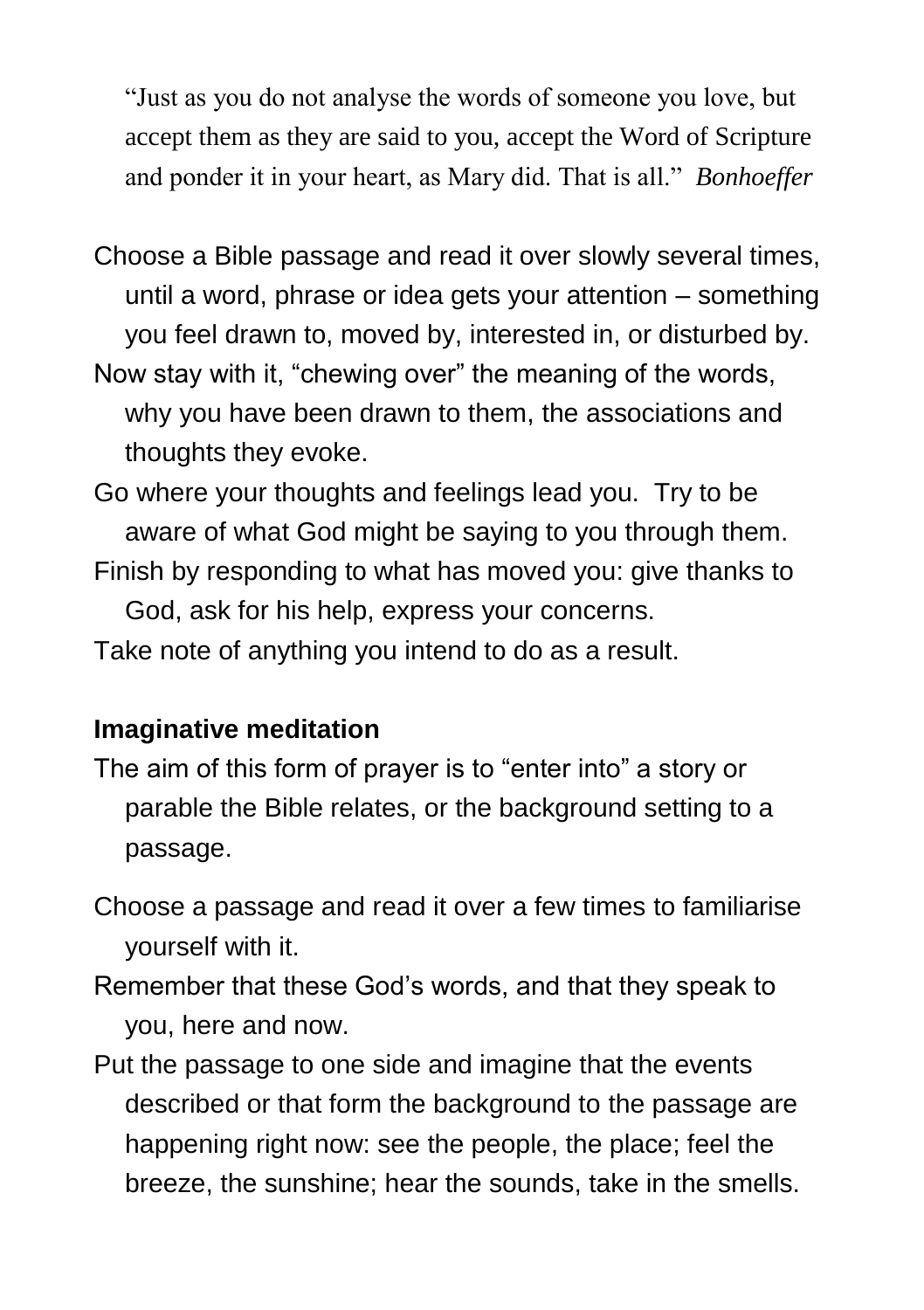Try and picture yourself there, taking part in what is happening. Join in the conversation; talk to Jesus or others present; listen to what they say to you.

- Don't worry if your imagination takes you away from the details of the passage, the historical or geographical facts.
- At the end try to sum up in prayer what you've felt and learnt and what you want to say to God.

Perhaps finish with the Lord's Prayer.

*These techniques require some practice. Sometimes it is best to stay with a particular phrase or passage of Scripture for several days.*

The ultimate aim of meditation is to "lose oneself" in the contemplation and enjoyment of God.

"The whole reason why we pray is to be united into the vision and contemplation of him to whom we pray." *Julian of Norwich*

### **3: Creative Prayer**

Using objects, art, poetry and music in prayer

God is the Creator. Our human imaginative and artistic skill means we are capable of creativity too.

The creative arts can then lead us into, or be the context for, the contemplation of God. Art, poetry and music as well as objects from the natural world can communicate aspects of God to us. Likewise, we may be able to express ourselves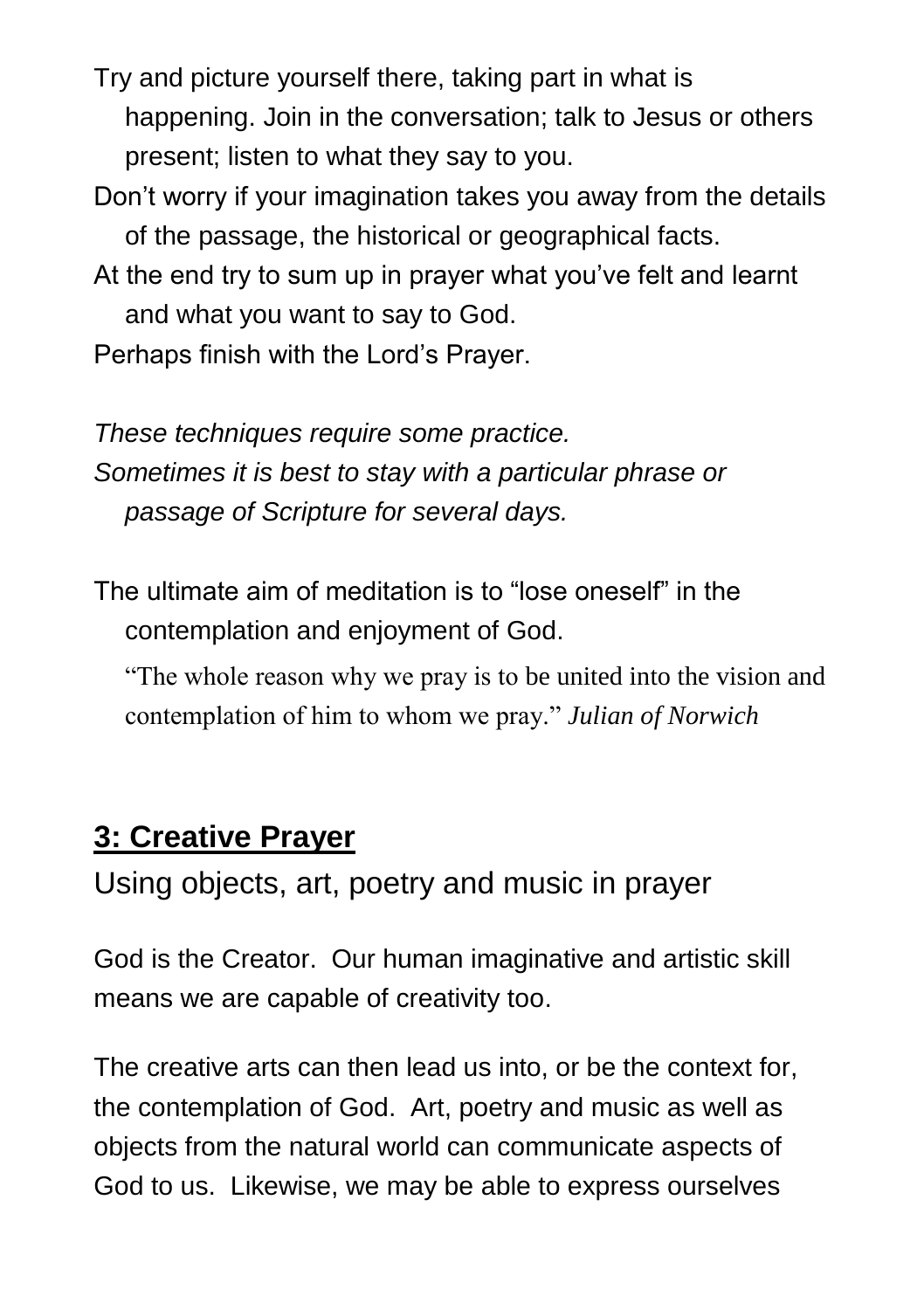towards God through the arts in a way that supplements the prayers we say in words.

#### **Entering the presence of God**

Concentrating on breathing or repeating a mantra can help us to be still and focus on the presence of God. Images and objects can work in the same way, by taking our attention away from that which might distract us.

For example:

- Gazing at a religious picture or icon
- Looking at a religious symbol, like a cross or candle
- Holding an object, such as a stone, rosary or cross
- Listening to a piece of music something gentle and repetitive, like a chorus or chant
- Doing a repetitive activity, like knitting or weaving

Against the background activity, we may find that prayer comes more readily and concentration is easier.

Different people will find certain images and symbols or types of music more helpful than others.

#### **Things that speak of God**

Through the imagination and religious sensitivity of their creator, paintings, poetry and music may draw us into new ways of understanding God or lead us to grapple with different aspects of his being. Pictures and objects from the natural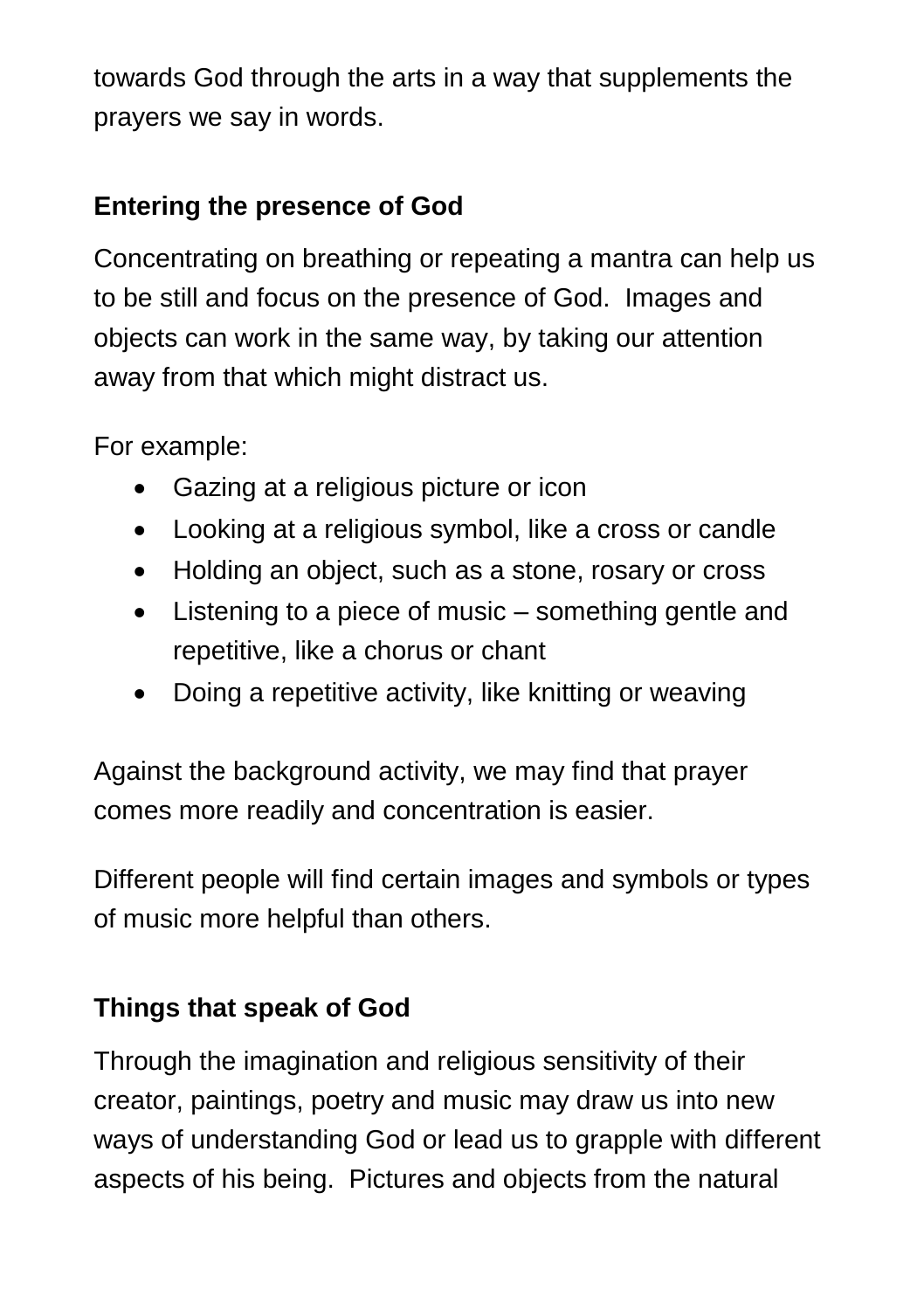world may evoke contemplation and praise of the wonder of God.

Choose something that you think has the potential to reveal something of God to you. We are not worshipping the object but using it as a window through which to see God.

For example:

- A painting. It could be a religious scene, a landscape or a still life.
- A piece of sculpture
- A poem
- A photograph or newspaper clipping
- An object from the natural world, like a flower, leaf, fruit, shell, a smooth or an unusual stone
- An evocative piece of music religious, classical, soul, blues or jazz

Try to give your chosen focus your full attention. Let your eyes or your hands, your thoughts and notions wander around it. Explore it. Ask questions of it. See what takes your attention, what feelings or memories it evokes. Consider if it is communicating something of God. Is there a connection with something in your life or faith?

In working with an object or a piece of art, music or poetry we may seek to enter into it, and therefore into engagement with God, with our feelings as well as our thoughts.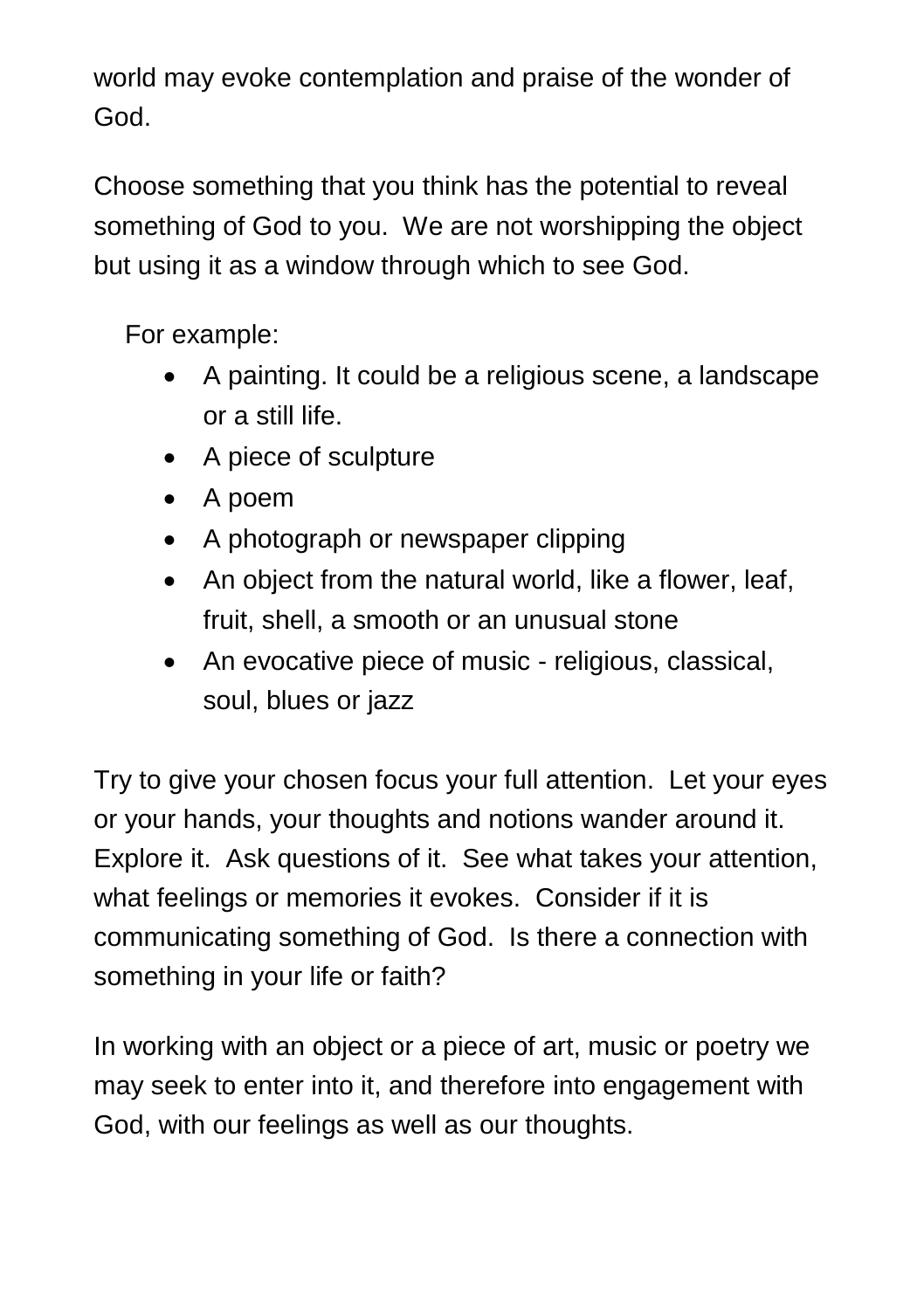"he showed me something small, no bigger than a hazelnut, lying in the palm of my hand….In this little thing I saw three properties. The first is that God made it, the second is that God loves it, the third is that God preserves it. But what did I see in it? It is that God is the creator and protector and the lover. For until I am substantially united to him, I can never have perfect rest or true happiness..." *Julian of Norwich*

As your time of prayer comes towards an end you may wish to put into words things you want to say to God. End by saying thank you and something familiar like the Lord's Prayer.

#### **Ways into creative prayer**

Creative prayer might mean being imaginative in the use of words or using media to express that which is hard to put into words.

Ideas for being creative **with words**

- Rewrite a Bible story
- Describe an encounter or experience that moved you in some way
- Create a psalm of praise or lament
- Construct a metrical or rhyming prayer
- Write a poem or have a go at a hymn

Ideas for being creative **without words**

- Doodle your ideas about God
- Paint a picture inspired by a passage or concept from the Bible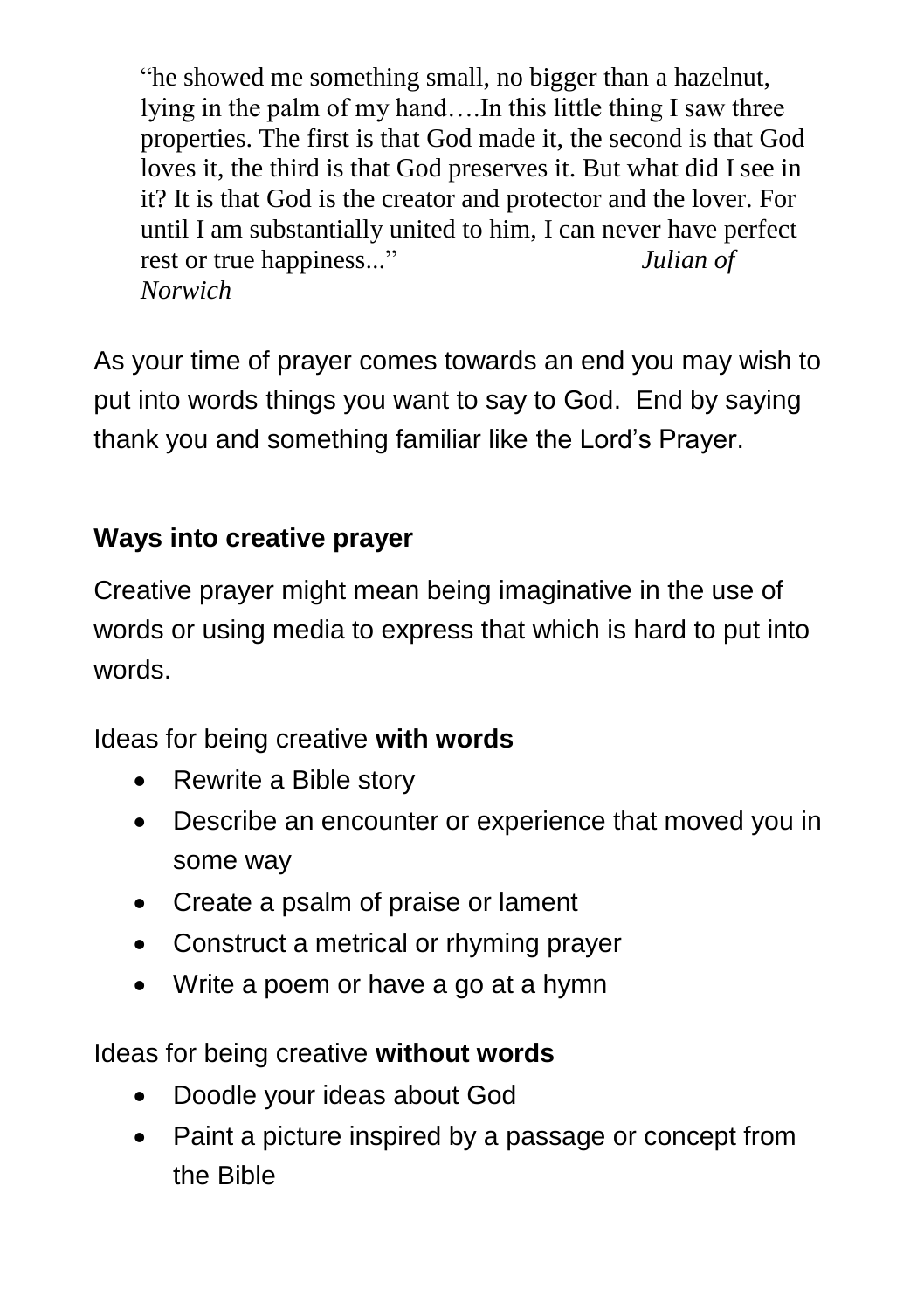- Make a collage of pictures from a magazine that mean something to you
- Draw a symbol for important events in your life
- Make a web linking people, places and ideas that matter to you

Don't worry if your end result doesn't seem very good – it's the process that matters.

When you have finished reflect on what your creation is saying to God or what God might be saying to you through it. Again it may be how you feel that matters as much as what you think.

You may want to end by putting into words anything you want to say to God. End with the Lord's Prayer.

> "The world is charged with the grandeur of God" *Gerard Manley Hopkins*

## **4: Liturgical Prayer**

Intercession, the daily office and the Lord's Prayer

Prayer can be a deeply personal thing – an intimate exchange between ourselves and God. Our most profound prayers may be those we make in "sighs too deep for words" (cf. Rom 8:26).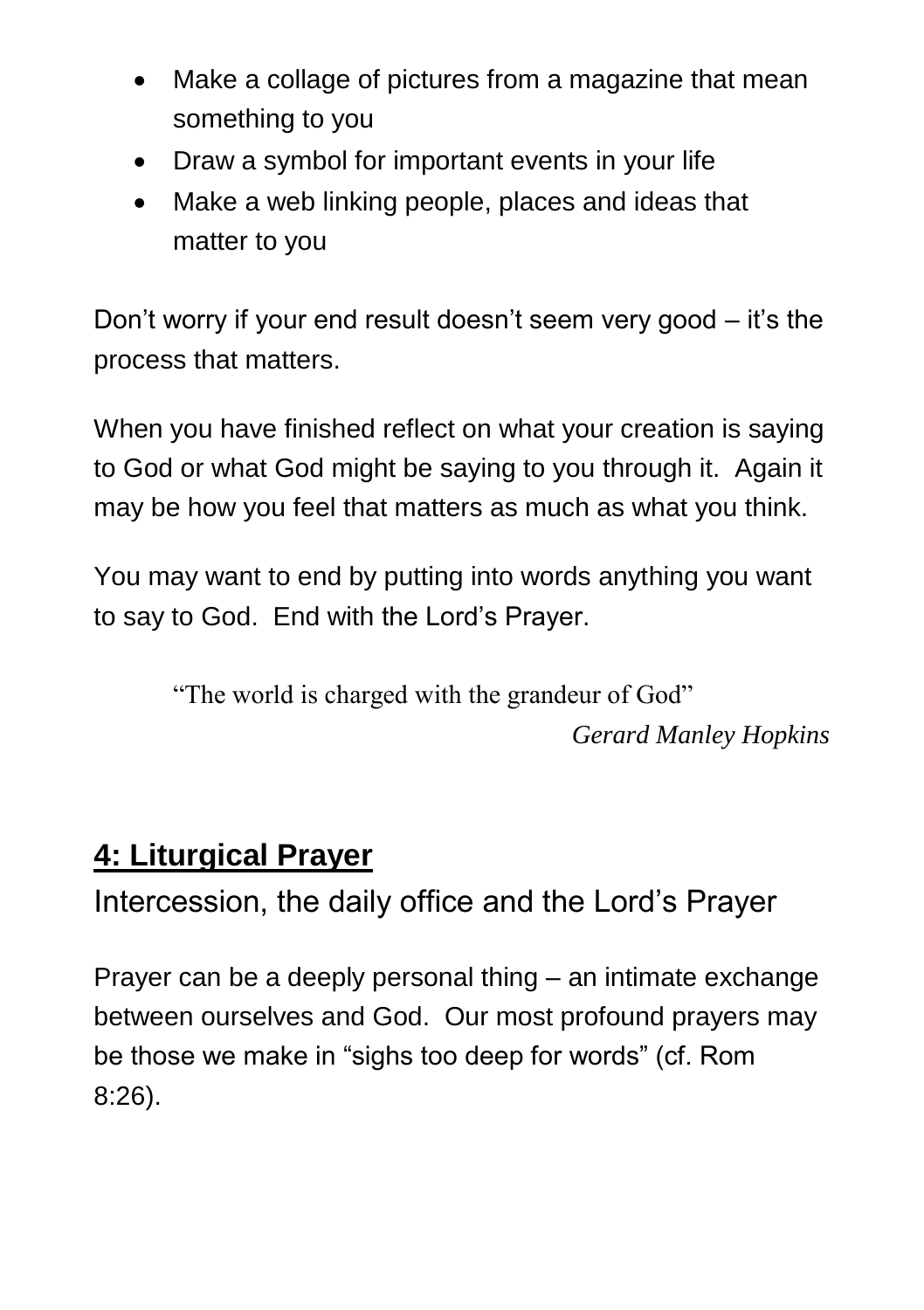At the same time, especially when prayer doesn't come naturally, we need the help of set words to give expression to our desires and to stretch our imagination. Using set forms and traditional prayers reminds us that we pray as part of God's people and that that for which we pray goes far beyond our immediate needs or personal concerns.

### **The daily office**

Ordained ministers of the Church are committed by Canon Law to saying Morning and Evening Prayer in church on a daily basis. Anyone can participate in these public services. They are offered as part of the continual offering of prayer by God's people for, and on behalf of, the world God loves.

It is recommended practice for all Christians to have a regular time of prayer, preferably daily. Most will be helped by using a familiar pattern, with the reading of the psalms and the Scriptures taking central place.

The basic pattern for the daily office derives from Cranmer's distillation of the nine offices of the Roman Church into Morning and Evening Prayer in the *Book of Common Prayer.*

Preface and Confession New Testament Reading Venite (Psalm 95) – *am only* Benedictus / Nunc Dimittis Psalms of the Day Apostles Creed Old Testament Reading Lord's Prayer Te Deum / Magnificat Collects and other prayers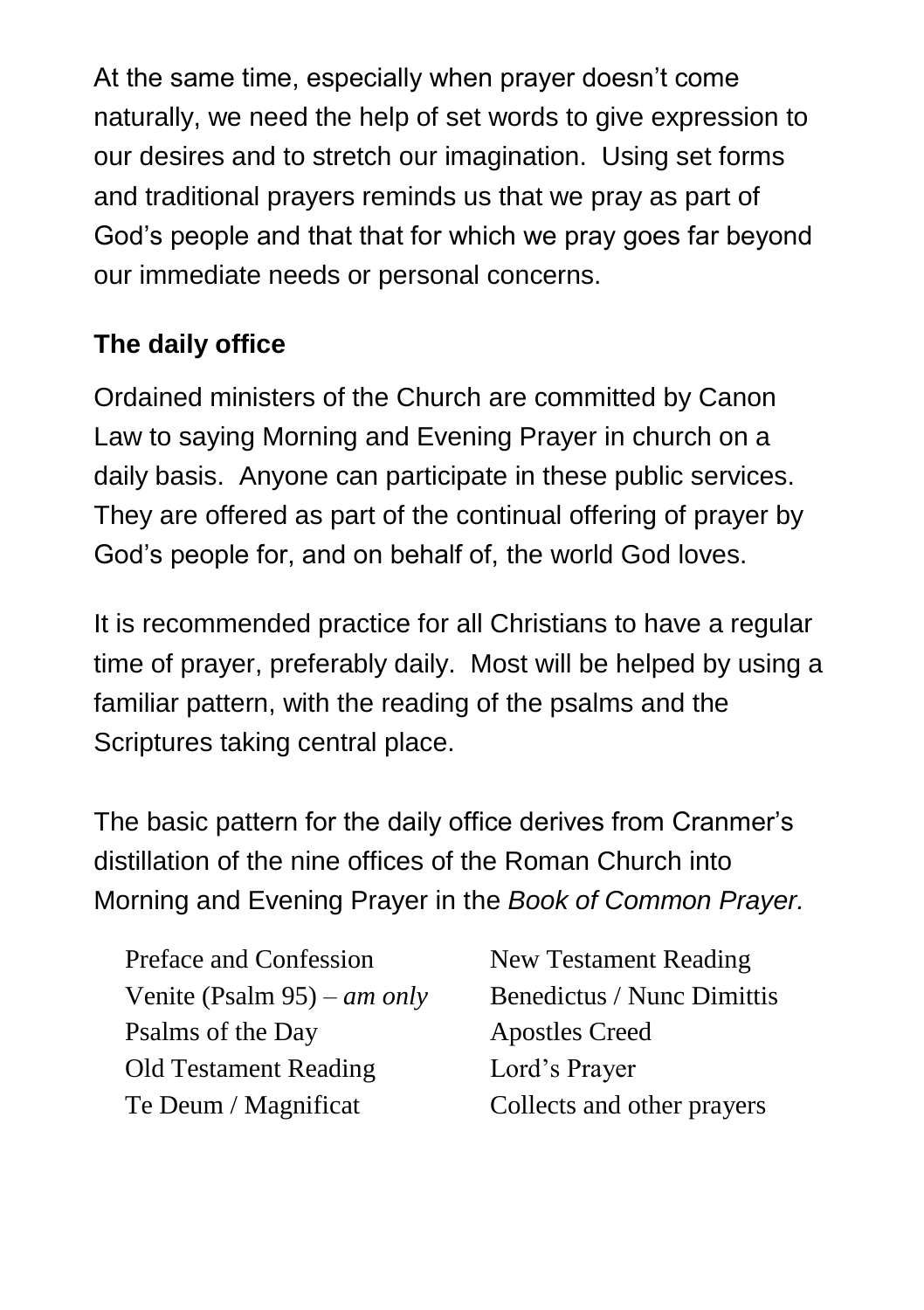Daily Prayer in *Common Worship* is similar, but the introductory material and the first canticle varies according to the day of the week and the season of the year, there is no Creed, and provision is specifically made for ex tempore intercession or other prayer before the collect and Lord's Prayer. The office could be shortened by the omission of the introductory material and one of the canticles.

A daily lectionary of psalms and readings is published, but an individual could follow a pattern of their own devising. Readyto-use versions of Morning and Evening Prayer (and apps for Smartphones and tablets) can be found at www.churchofengland.org/prayer-worship/join-us-in-dailyprayer.aspx

There is also a *Common Worship* short form of Daily Prayer, with brief introductory material for each day, some psalmody, a short Bible reading, a collect and a time for personal prayer. Many other simple models for daily prayer, such as *The Rhythm of Life* by David Adam, can be found on the market.

#### **Intercession**

A rounded relationship with God will involve more than simply asking him for things, yet the prayer of intercession has an honourable place in the life of prayer and the liturgy of the Church.

The Latin word intercedere means 'to go between', or to act on behalf of. In intercession we join our prayer with that of Christ,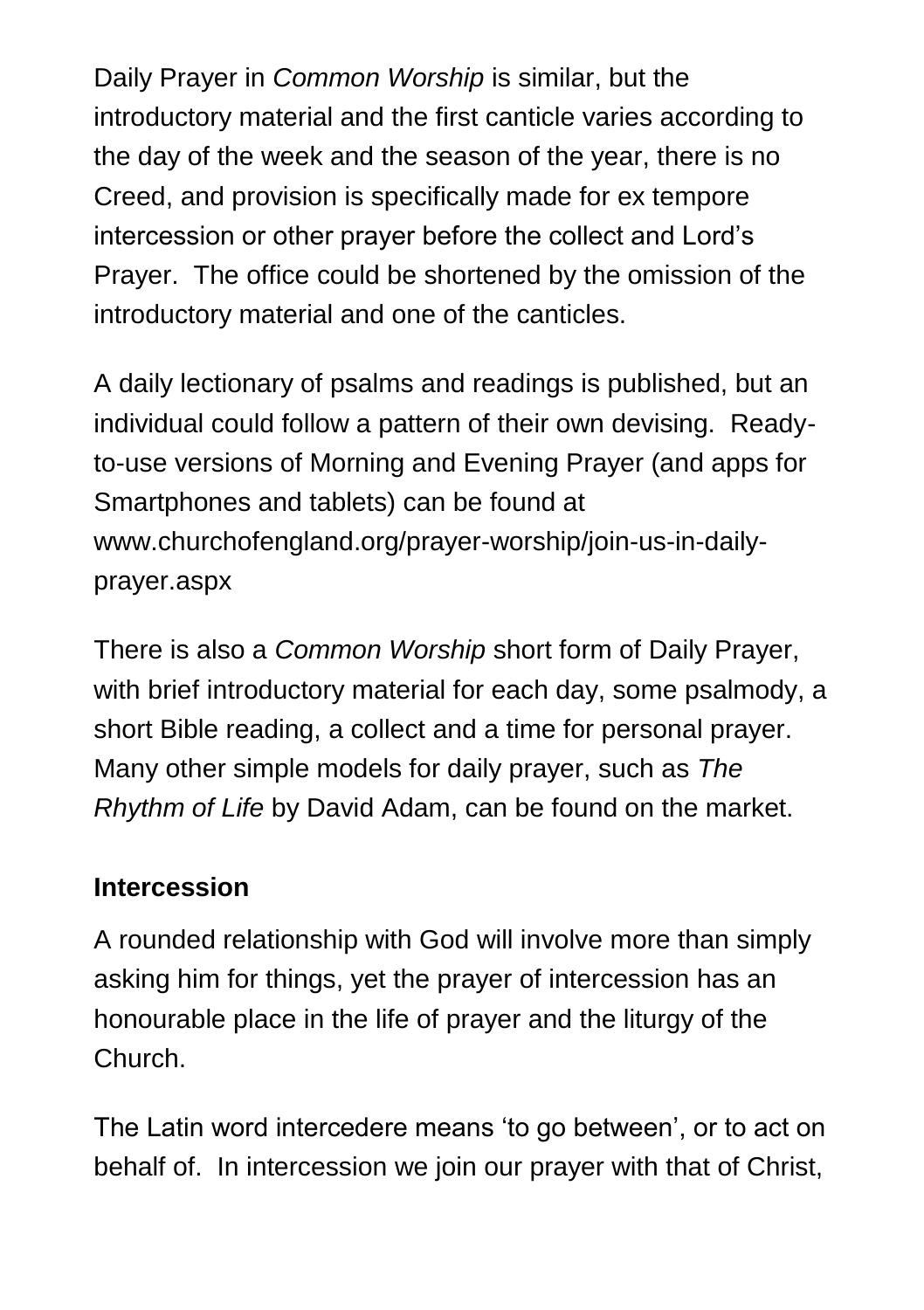who pleads for us at the right hand of the Father (Rom 8:34; Heb 7:25), asking for him to act on behalf of a particular person or in relation to a specific situation.

It is possibly best to spend a little time thinking about a few concern than have a long list of subjects. It is a sign of true love and imagination to ask for particular outcomes, but equally we might just wish to "hold" the person or situation in mind before God and ask for his mercy and love.

Jotting down our concerns may help us keep them in mind. The church Prayer Diary can help bring breadth to our intercessions as we pray for those in our congregation, the wider Church, the parish, our local community and the wider world. The intercessions in church typically follow this pattern of prayer: for the Church; for the world; for the local community; for the sick and those in need; for the departed.

Another handy (!) way of giving focus to our intercessory prayer is to use the fingers of one hand as prompts: the thumb – those closest to you, family and friends; the index finger – teachers, pastors and those who point us in the right direction; the middle finger – leaders and those in positions of power; the fourth finger - the sick and those who are weak; the little finger – lastly, yourself.

In this way our awareness of, and compassion for, others is strengthened, and our relationship with God and contemplation of his will deepened. Sometimes we may be moved to be the answer to our own prayers. But equally, even if God already